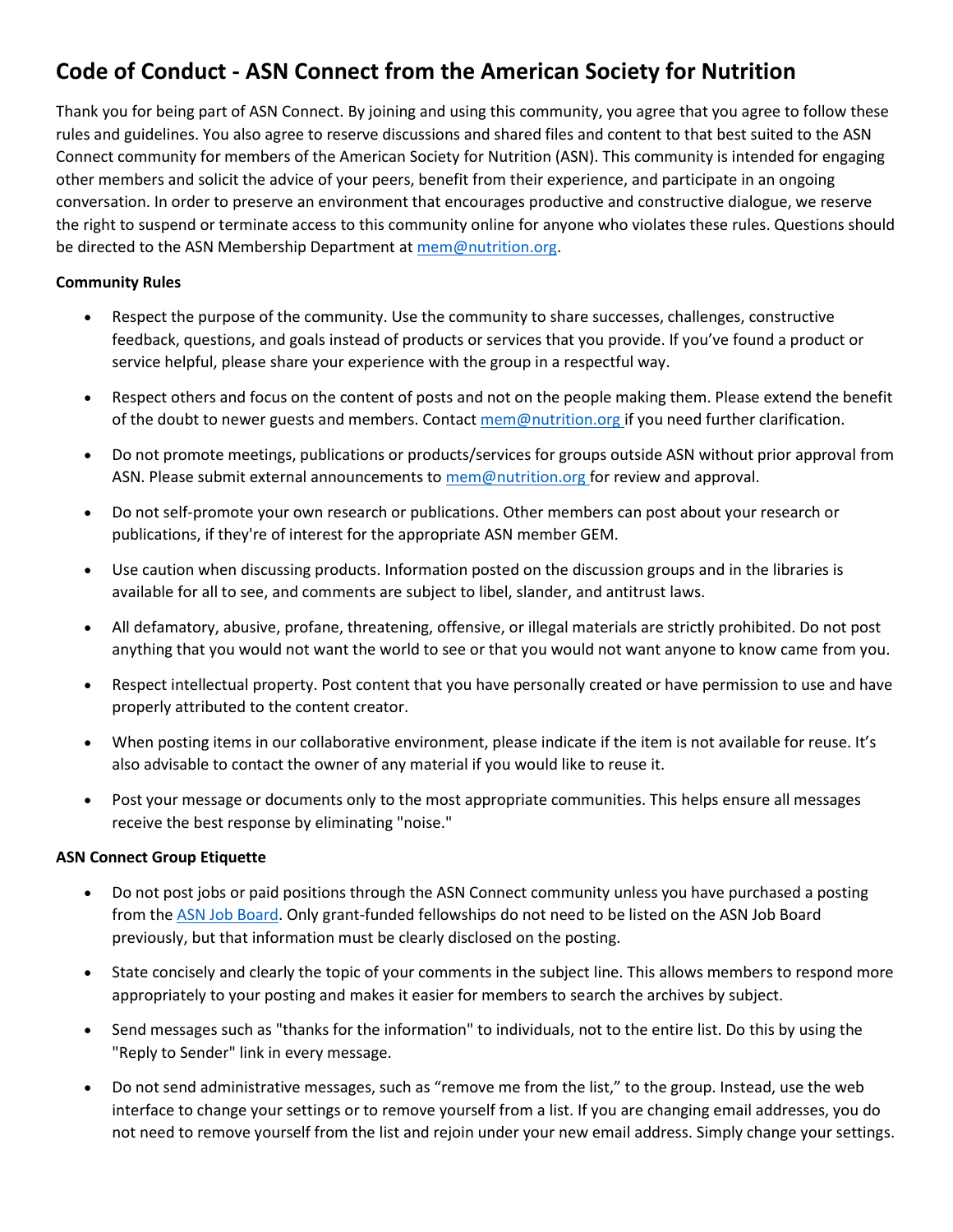#### **Legal Disclaimer**

The ASN Connect community onlineis provided as a service for the members of American Society for Nutrition (ASN).ASNis not responsible for the opinions and information posted on this site by others. We disclaim all warranties with regard to information posted on this site, whether posted by ASN or any third party; this disclaimer includes all implied warranties of merchantability and fitness. In no event shall ASN be liable for any special, indirect, or consequential damages or any damages whatsoever resulting from loss of use, data, or profits, arising out of or in connection with the use or performance of any information posted on this site.

Do not post any defamatory, abusive, profane, threatening, offensive, or illegal materials.Do not post any information or other material protected by copyright without the permission of the copyright owner. By posting material, the posting party warrants and represents that he or she owns the copyright with respect to such material or has received permission from the copyright owner. In addition, the posting party grants American Society for Nutrition and users of this site the nonexclusive right and license to display, copy, publish, distribute, transmit, print, and use such information or other material.

Messages should not be posted if they encourage or facilitate members to arrive at any agreement that either expressly or impliedly leads to price fixing, a boycott of another's business, or other conduct intended to illegally restrict free trade. Messages that encourage or facilitate an agreement about the following subjects are inappropriate: prices, discounts, or terms or conditions of sale; salaries; profits, profit margins, or cost data; market shares, sales territories, or markets; allocation of customers or territories; or selection, rejection, or termination of customers or suppliers.

ASN does actively monitor the site for inappropriate postings but does not on its own undertake editorial control of postings. In the event that any inappropriate posting is brought to the attention of American Society for Nutrition we will take all appropriate action.

ASN reserves the right to terminate access to any user who does not abide by these guidelines.

# **Privacy Policy - ASN Connect from the American Society for Nutrition**

Any personal information you provide to us including and similar to your name, address, telephone number and e-mail address will not be released, sold, or rented to any entities or individuals outside of our organization except as noted below.

*With Whom Do We Share the Personal Information We Collect Through This Site:*

# *Our Service Providers*

We may share your personal information with companies (including our affiliates) that perform services on our behalf, for example, companies that help process credit card payments. Our service providers are required by contract to protect the confidentiality of the personal information we share with them and to use it only to provide specific services on our behalf.

# *Business Transfers*

Your personal information may be transferred to another entity (either an affiliated entity or an unrelated third party) in connection with a merger, reorganization, dissolution or similar corporate event. If such a transfer were ever to occur, the acquiring entity's use of your personal information will still be subject to this Privacy Policy.

#### *Government and Legal Disclosures*

We may disclose the personal information we collect through this Site, when we, in good faith, believe disclosure is appropriate to comply with the law (or a court order or subpoena); to prevent or investigate a possible crime, such as fraud or identity theft; to enforce our Terms and Conditions or other agreements that govern your use of this Site; or to protect the rights, property or safety of our company, our users, or others.